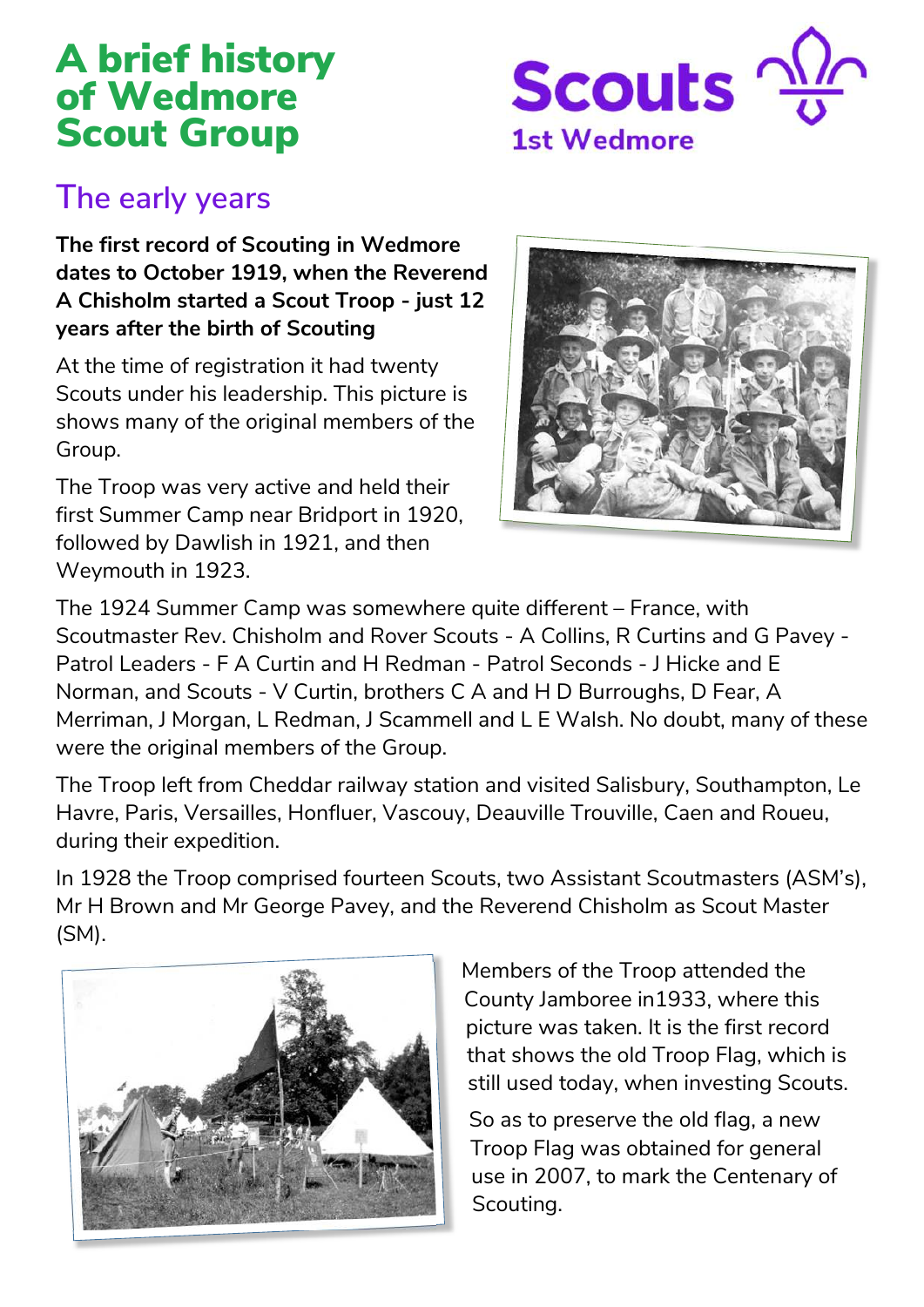In July of 1935 Mr Pavey stood down an ASM, and the following May was appointed as Rover Scout Leader. 1936 saw more changes to the leaders within the Troop, with the departure of Mr L J Redman in April, and the appointment of Mr F C Porter as an Assistant Scoutmaster. The Troop retained the services of Mr C Curtis and the Reverend Chisholm as Group Scoutmaster (GSM).

Additionally, in 1936, a Wolf Cub Pack was opened by Colonel Cyril H Ommanney, who lived at the Manor House, with Mr Eric Banwell being one of the first Sixer's in the Pack.

The vicar left the parish in 1937 and resigned his warrant, the new incumbent the Reverend H C T Morgan briefly took on the role of Group Scoutmaster in March, before handing over to Colonel Ommanney, the following year.



1938 saw more new faces in the Troop, with two new warrants for Assistant Scoutmasters Mr K G Bailey and Mr G E Curtins. There were further changes in February 1939, when Colonel Ommanney switched warrants from GSM to SM within the Group, and the return of the Reverend Morgan as Group Scoutmaster.

Gerald Deane, who now lives in Cheddar, joined the small, but well run scout troop which met in the Sunday School Room, in1936 at the age of 10. He believes that Colonel Ommanney was a brilliant man, as he obtained the use of the Manor Barn as a Scout Headquarters, which the scouts then got into ship-shape order.

Apparently he was a disciplinarian but was greatly respected by all his scouts.

Amongst other things, the scouts made a hand pushcart, which they used to take their camping gear to Nyland, where they camped above Quarry Farm - only three miles to push it, but enjoyed as much, as today's camps 100 miles away! They also did bridge building, using large long poles lashed together with square lashings in rope.

The Troop went to the Bath Jamboree at the start of the war and Scouting remained very strong during the early war years. Eric Banwell and Gerald Deane are believed to have been the first 'First Class Scouts' in Wedmore. However, the Group appears to have folded sometime late in the war years.

### **The 1940's and '50's**

The Group was reformed in August 1947 under the leadership of the vicar of Wedmore, the Reverend H C T Morgan, reprising his position of Group Scoutmaster.

Little is known about this post war Group other than the information on the registration sheet with the Reverend Morgan as Group Scout Master, Mr D A Kennewell as Scoutmaster and twelve scouts. However the Troop was to have a short life and had closed by 1958.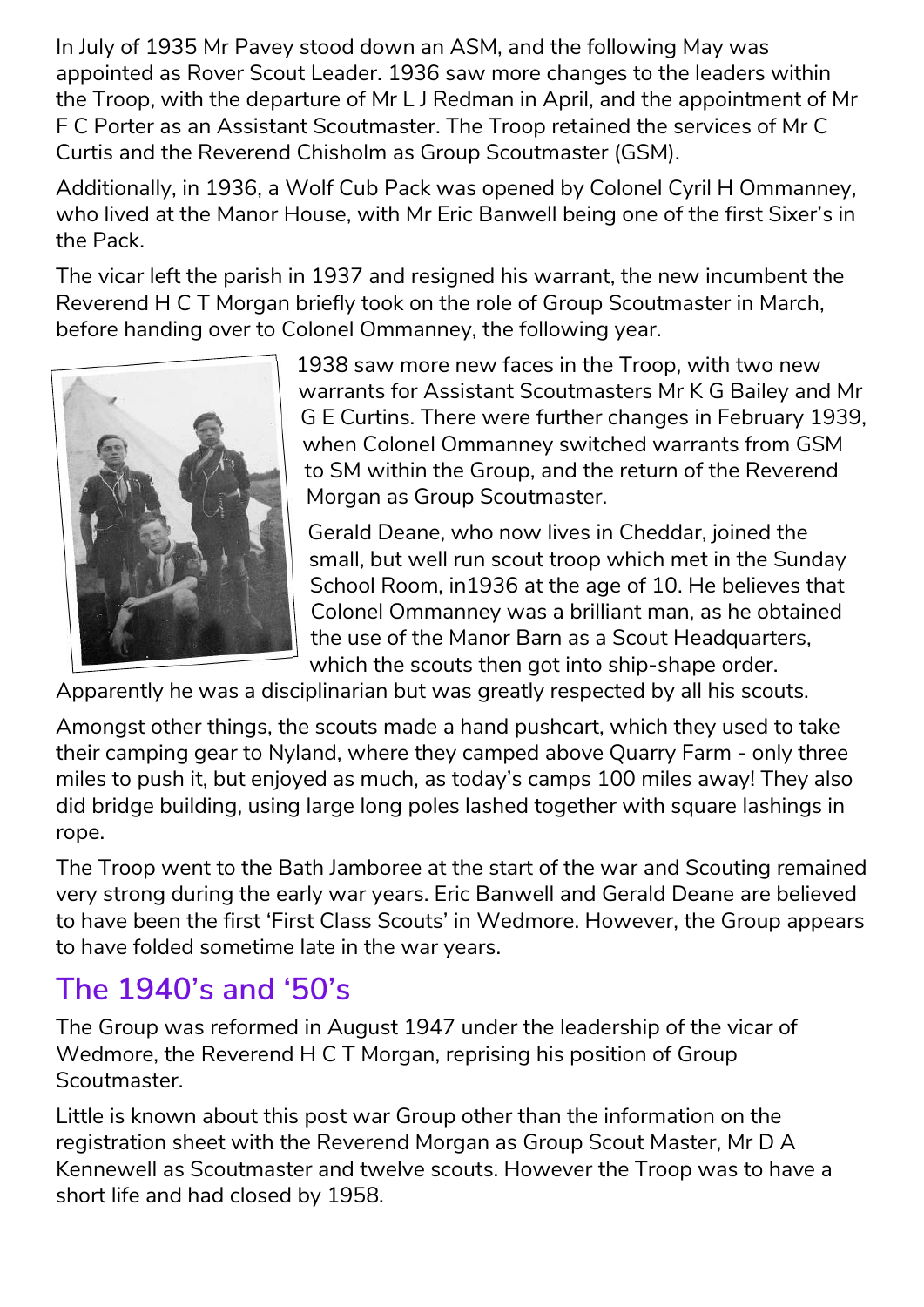## **The 1960's, '70's, and '80's**

The Group restarted when a Cub Pack was formed in 1965 by Mrs Vera Banwell. Previously, the Group scarf was plain red, but this had to be changed to plain yellow as this colour was, by then, in use elsewhere.

Mrs Banwell started the Pack with a Queen's Guide Gillian Brown, and was later joined by Judith Hunter who became an Assistant Cub Scout Leader. Mrs Nicky Higgs, from Mark, took out a



warrant and regularly brought a number of boys from Mark to the Pack meetings, in her car.

A second hand ex-World War II hut was purchased in October 1974 for the sum of £500, to use as a Group HQ. The Parish Council kindly granted permission to use land that it owned down Combe Lane, to place it on. Work was still being undertaken on the hut as late as April 1980 when the floor was being laid. It was officially opened by the County Commissioner on 3rd June 1983.

The Pack met in the village hall until moving to the new Scout hut; the Scouts had been meeting there for some time, though the headquarters, at that stage, had no running water or a toilet. The Pack had great assistance from Scouts in the Troop who were undertaking their Duke of Edinburgh Award, who came down and helped the Cub leaders run the Pack for a three to six month period.

The first Pack holiday was held at Woodspring Priory, at Sand Bay, and was taken by two Guiders Kathleen Mapstone and Kath Cottrell. Further camps were held over the years, at such places as Porlock Methodist Church, Great Wood campsite at Overstowey, as well as a County Cub Camp at B. P House.

Vera Banwell and Nicky Higgs retired from the Group in June 1983. It is unclear if the Pack closed temporarily at this time, however later in 1983 the Pack had Roger Reynolds as Akela, Ann Robinson from Mark, as Bagheera, Kate *(surname unknown)* as Kaa, and Liz Johnson as Shere-Kahn.

A Scout Troop was opened in 1970 under the leadership of a local teacher, Mr



Godfrey Daine, with Mr Dennis Johnson as Assistant. The Troop seems to have been quite lively with Summer Camps held regularly between 1972 and 1981.

This picture was taken in 1974 at their Summer Camp near Rydal Water, in the Lake District.

Dennis Johnson served as ASL until 1975,

when Godfrey Daine stepped down; he then took on the warrant of Scout Leader, remaining in post until 1982, when he eventually stood down due to a lack of adult helpers.

Again, it is unclear if the Troop closed temporarily at this time.